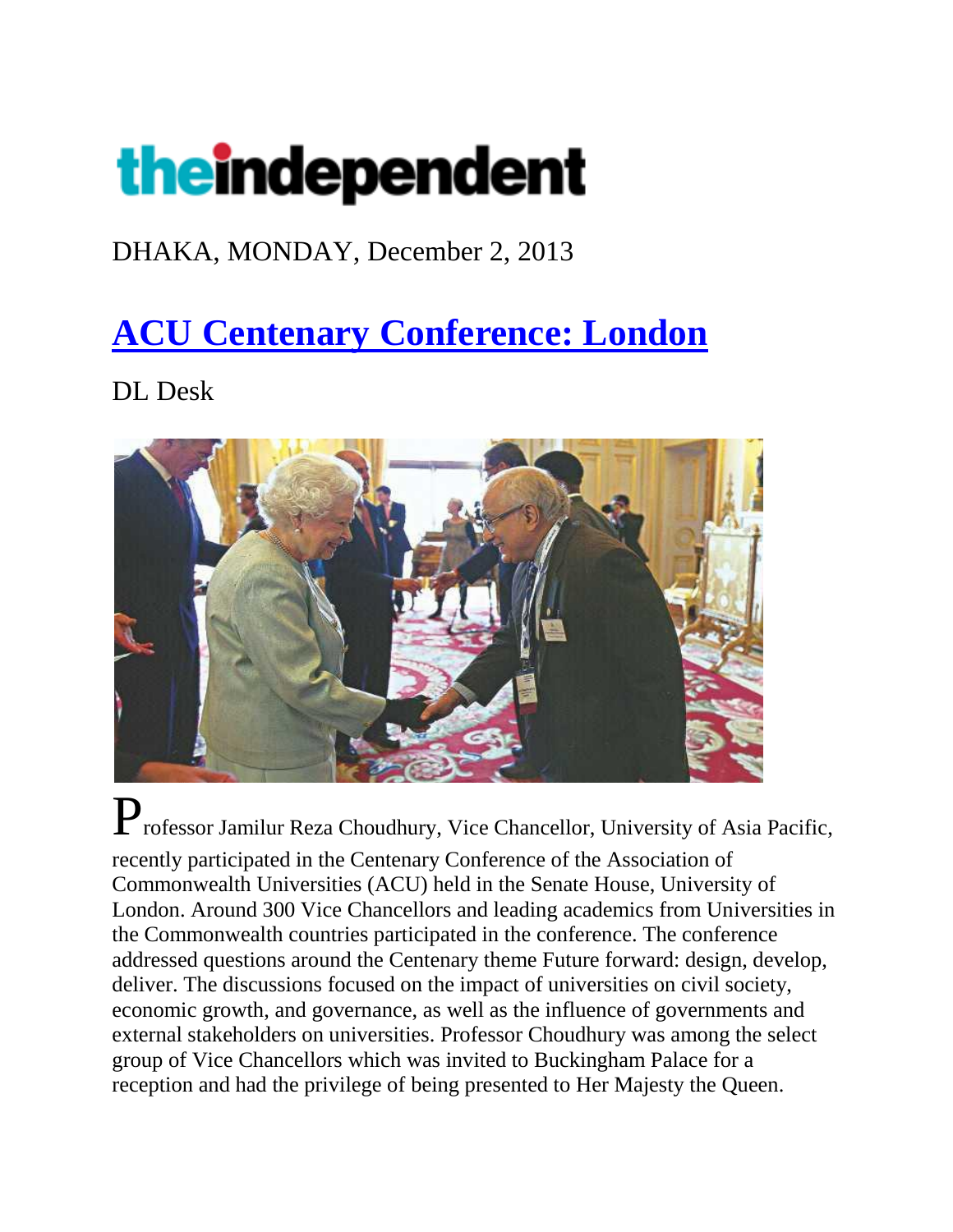

অ্যাসোসিযেশন অব কমনওযেলথ ইউনিভার্সিটির শতবার্ষিক সম্মেলনে যোগ দিযেছিলেন ইউনিভার্সিটি অব এশিয়া প্যাসিফিকের উপাচার্য অধ্যাপক জামিলুর রেজা চৌধুরী। ইউনিভার্সিটি অব লন্ডনের সিনেট হাউসে অনুষ্ঠিত এ সম্মেলনে কমনওয়েলখ দেশভুক্ত বিভিন্ন দেশের ৩০০



জন উপাচার্য অংশ নেন। শতবর্ষ উপলক্ষে এবারের সম্মেলনের মূল থিম ছিল 'ফিউচার ফরওয়ার্ড: ডিজাইন, জেেলপ, ডেলিভার।' এতে সুশীল সমাজ, অর্থনৈতিক উন্নয়ন, উন্নত সরকারব্যবস্থা ইত্যাদি ক্ষেত্রে বিশ্ববিদ্যালয়গুলো কী ধরনের সহায়তা করতে পারে সে বিষয়ে আলোচনা হয়। সম্মেলন শেষে সম্মেলনে অংশ নেওযা উপাচার্যরা বাকিংহাম প্যালেসে রানি এলিজাবেথের দেওযা বিশেষ সম্মাননায অংশ নেন।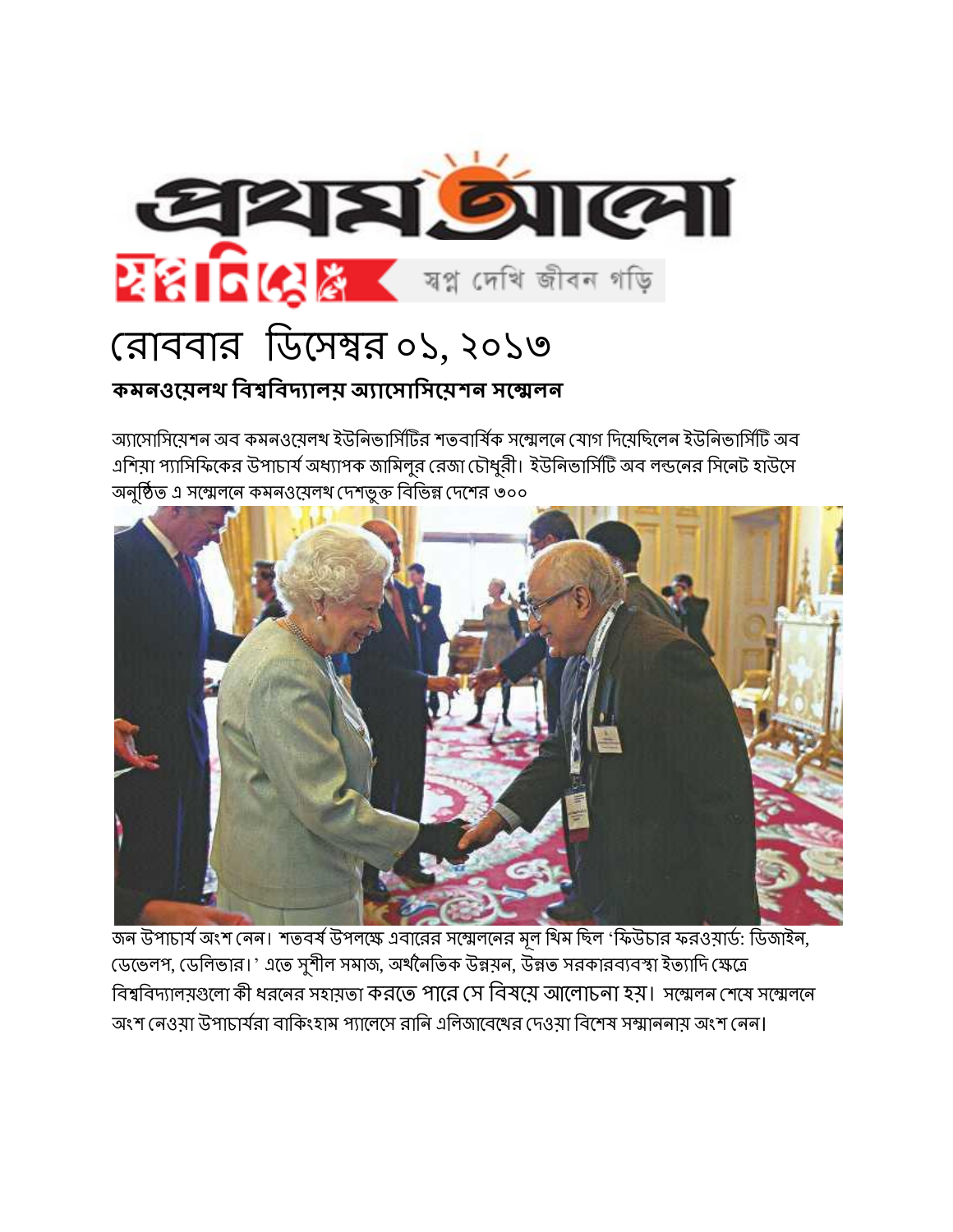



Thursday, November 28, 2013

## **UAP** Vice Chancellor Participates in ACU Centenary Conference , London

Professor Jamilur Reza Choudhury, Vice Chancellor of University of Asia Pacific (UAP), recently participated in the Centenary Conference of the Association of Commonwealth Universities — held at the Senate House, University of London. Around 300 Vice Chancellors and leading academicians from different universities of the Commonwealth countries participated in the conference. The theme of the conference was "Future forward: design, develop and deliver." The discussions focused on the impacts of universities on civil society, economic growth, and governance, as well as the influence of government and external stakeholders on universities. Professor Choudhury was among the selected group of Vice Chancellors who were invited to the Buckingham Palace for a reception.

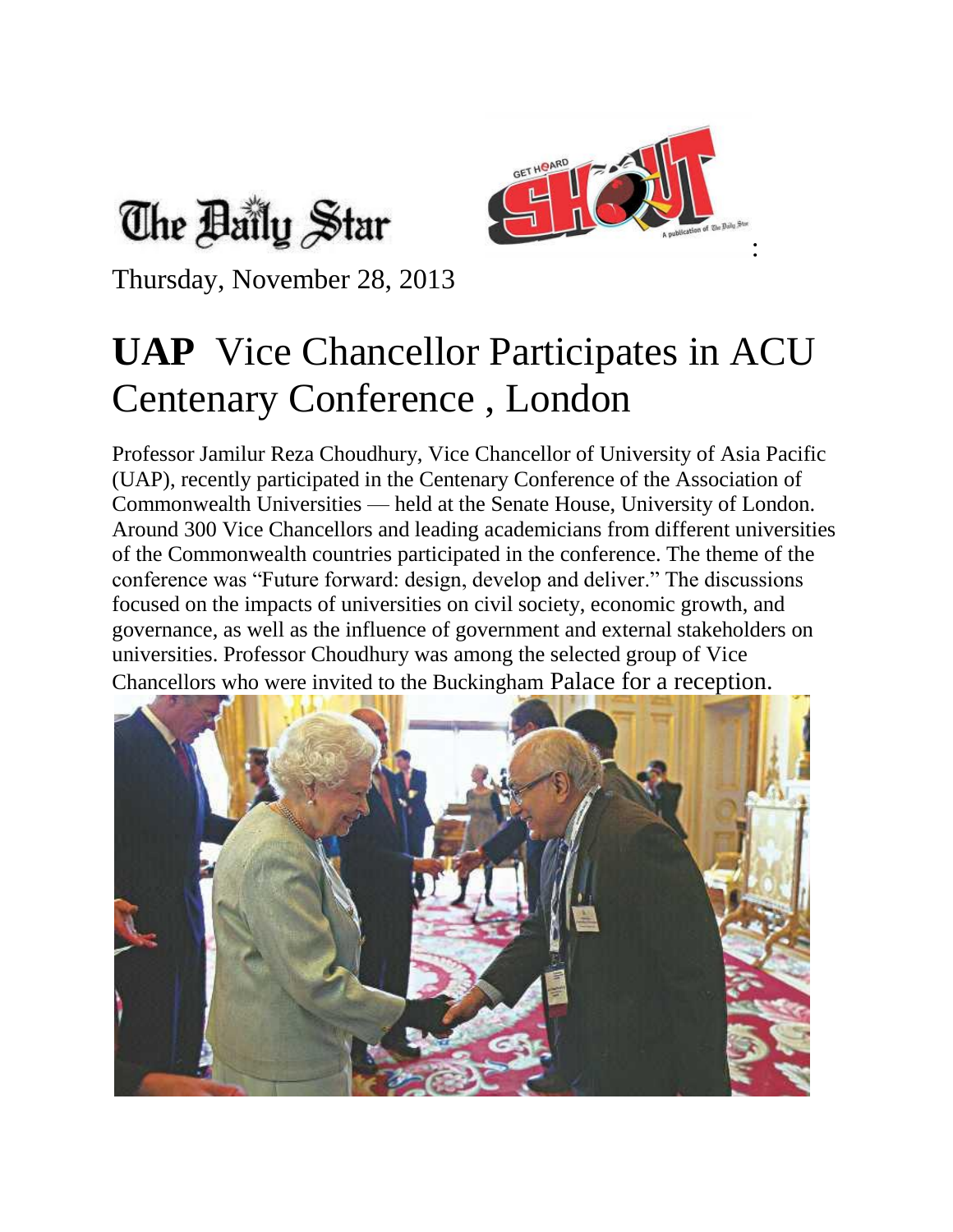

# **NATIONAL**

### FRIDAY,NOVENBER22,2013



University of Asia Pacific vice-chancellor Jamilur Reza Choudhury Shakes hands with Queen Elizabeth II at Buckingham Palace at a reception during his recent Uk visit to attend the centenary conference of the Association of Commonwealth Universities held in the senate House of University of London. – Thew Age photo